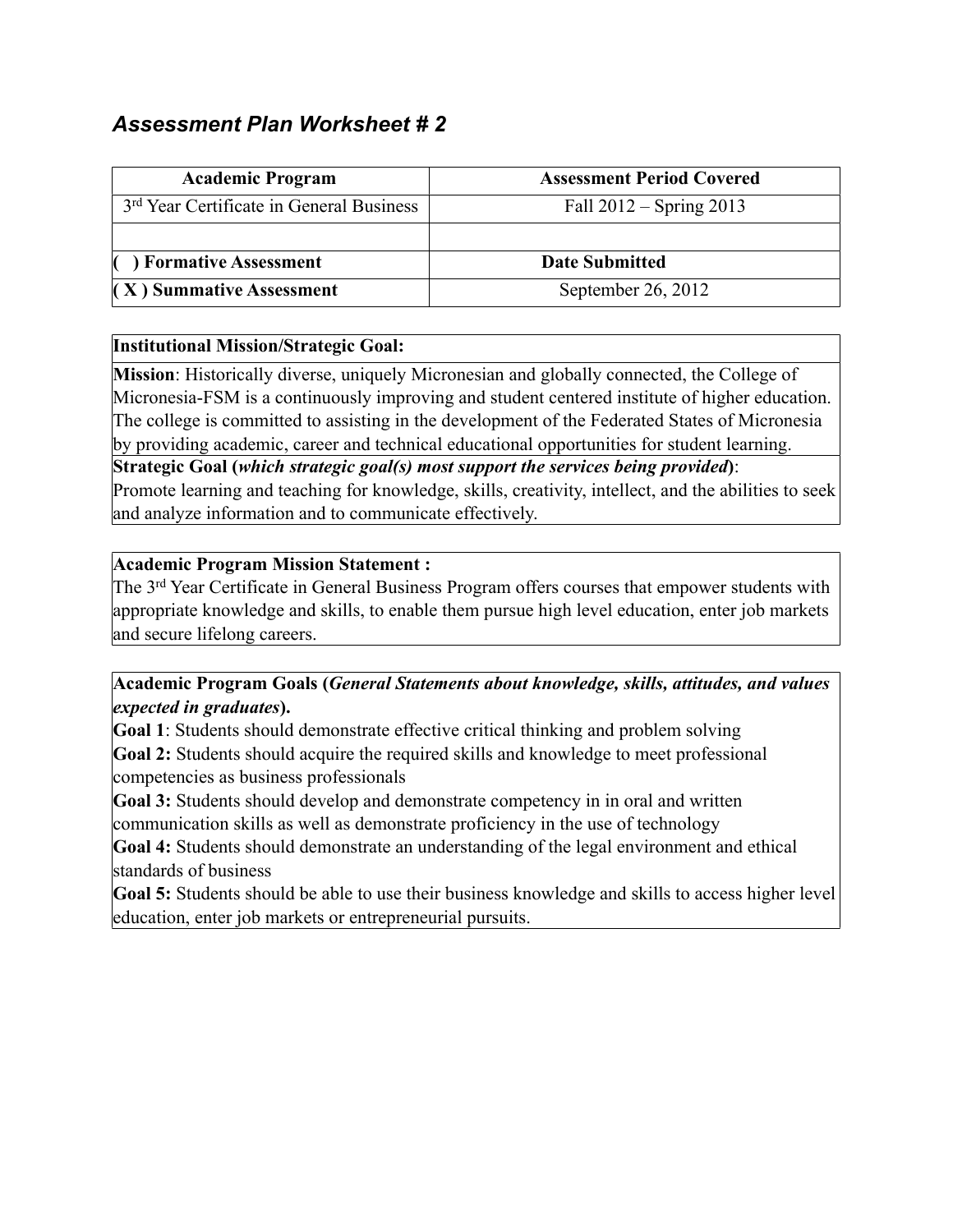#### **Academic Program Outcomes:**

**Outcome 1:** Enhance student's capability to think analytically, critically and creatively when solving problems and taking part in decision making process

**Outcome 2:** Students to demonstrate an adequate understanding of personal/business ethics through integration of moral reasoning into decision making process

**Outcome 3:** Students to develop an understanding of the interrelation of the various business functions (eg. economics, accounting, finance, marketing etc) and should be able to apply the related concepts accordingly.

**Outcome 4:** Students to demonstrate good communication, teamwork and leadership skills in a diverse business environment

| <b>Evaluation questions</b>                                                                                                                                              | Data sources                                             | <b>Sampling</b>   | <b>Analysis</b>                              |
|--------------------------------------------------------------------------------------------------------------------------------------------------------------------------|----------------------------------------------------------|-------------------|----------------------------------------------|
| What is the current demand for TYC in Business<br>program?                                                                                                               | Admissions<br>Office-No. of<br>Applications<br>received, | Available<br>Data | Tables, Charts<br>with narrative<br>analysis |
|                                                                                                                                                                          | Feedback from Available<br>Prospect<br>Students          | Data              |                                              |
| Are current Employers willing to collaborate with<br>the TYC Business program? What sort of<br>commitment are they willing to provide?                                   | Employer<br>Survey                                       | Available<br>Data | Tables, Charts<br>with narrative<br>analysis |
| What is the demand from Non-traditional students<br>if we tailor-made our instruction offerings to cater<br>for their needs? Eg. conducting evening classes etc students | Feedback from Available<br>Non-traditional Data          |                   | Tables, Charts<br>with narrative<br>analysis |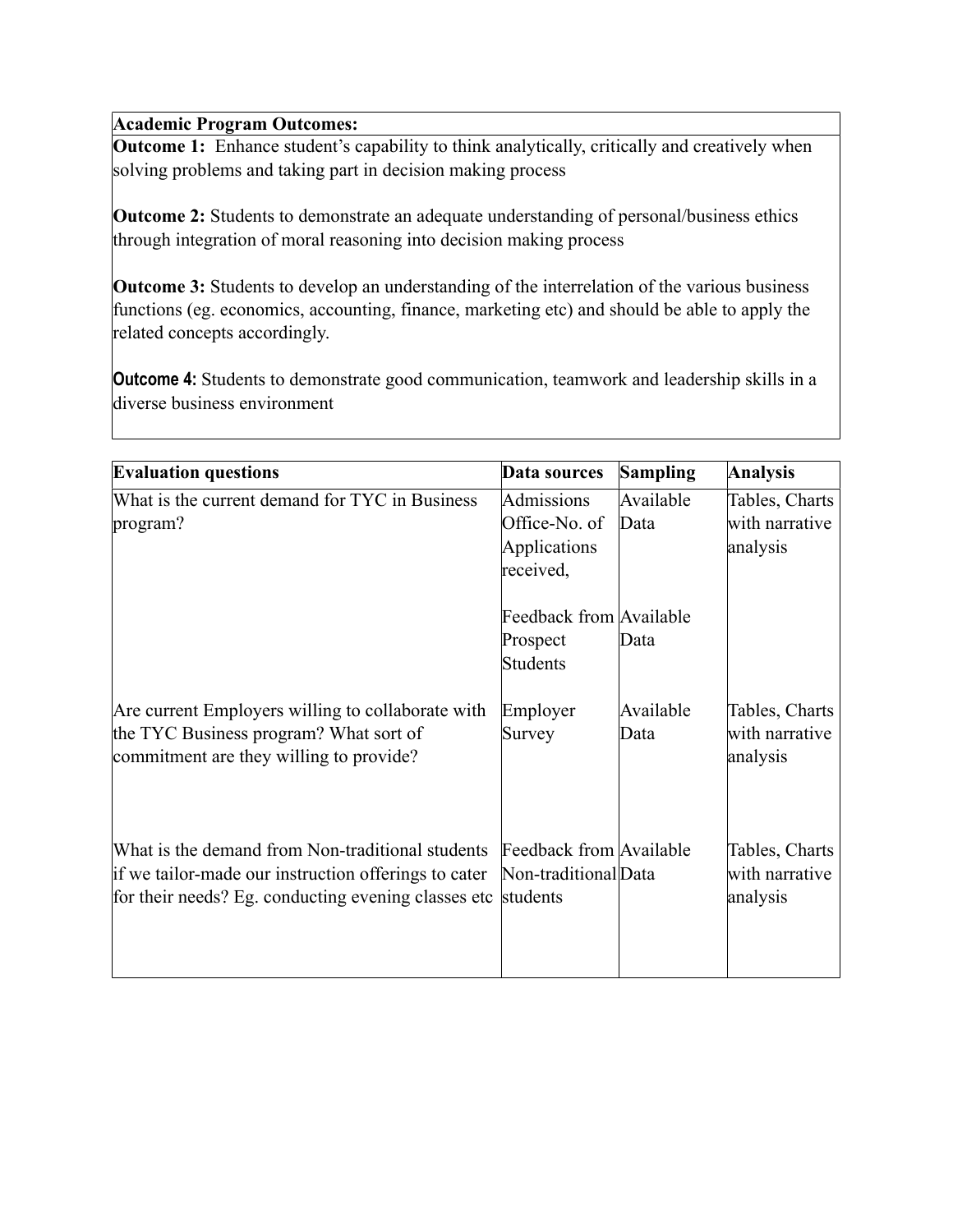| <b>Activities</b>                                                                                                                                                                                                                                                                                                                                                                            | <b>Who is Responsible</b>                                | <b>Timeline</b>                          |
|----------------------------------------------------------------------------------------------------------------------------------------------------------------------------------------------------------------------------------------------------------------------------------------------------------------------------------------------------------------------------------------------|----------------------------------------------------------|------------------------------------------|
| 1. Restructure And Enhance Recruiting Efforts:                                                                                                                                                                                                                                                                                                                                               |                                                          |                                          |
| 1.1 Develop an annual register of students enrolled<br>in the Third Year Business program.                                                                                                                                                                                                                                                                                                   | Program Coordinator Fall 2012                            |                                          |
| 1.2 Identify and enhance academic recruiting<br>activities to achieve the required number and a good Program Coordinator Fall 2012<br>mix of students starting with Pohnpei state.                                                                                                                                                                                                           |                                                          |                                          |
| <b>1.3</b> Undertake recruitment drives, marketing and<br>promotional activities in all FSM States                                                                                                                                                                                                                                                                                           | Program Coordinator Fall 2012-Spring                     | 2013                                     |
| 2. Assess and Restructure Existing Programs/<br>Curriculum:                                                                                                                                                                                                                                                                                                                                  |                                                          |                                          |
| 2.1 Review third year business course syllabus to<br>include at least 40% practical coursework including<br>research projects, report writing, presentations and<br>work attachments                                                                                                                                                                                                         | Chair and Program<br>Coordinator                         | Fall 2012-Spring2013                     |
| 2.2 Assess existing programs/ curriculum and make<br>proposals for future program offerings and priorities.<br>Review existing elective courses and introduce those<br>that are more business related. Example, a Business<br>Report Writing course, focusing on practical report<br>writing that will provide students with the skills to<br>plan, structure and write reports effectively. |                                                          | Program Coordinator Fall 2012-Spring2013 |
| 2.3 Investigate and Identify possible additions of a<br>service learning component to the curriculum                                                                                                                                                                                                                                                                                         | Chair and Program<br>Coordinator                         | Fall 2012-Spring2013                     |
| 2.4 Participate/Collaborate with the University of<br>Guam and University of Hawaii to develop and<br>update required courses for ease of entry into<br>Degree programs                                                                                                                                                                                                                      | <b>Chair and Business</b><br>Division Faculty<br>Members | Fall 2012-Spring 2013                    |
| 2.5 Review and acquire latest versions of textbooks<br>for Third Year Business courses and proper<br>instructional materials including multimedia aids,<br>DVD presentations, 0n-line study software                                                                                                                                                                                         |                                                          | Program Coordinator Fall 2012-Spring2013 |